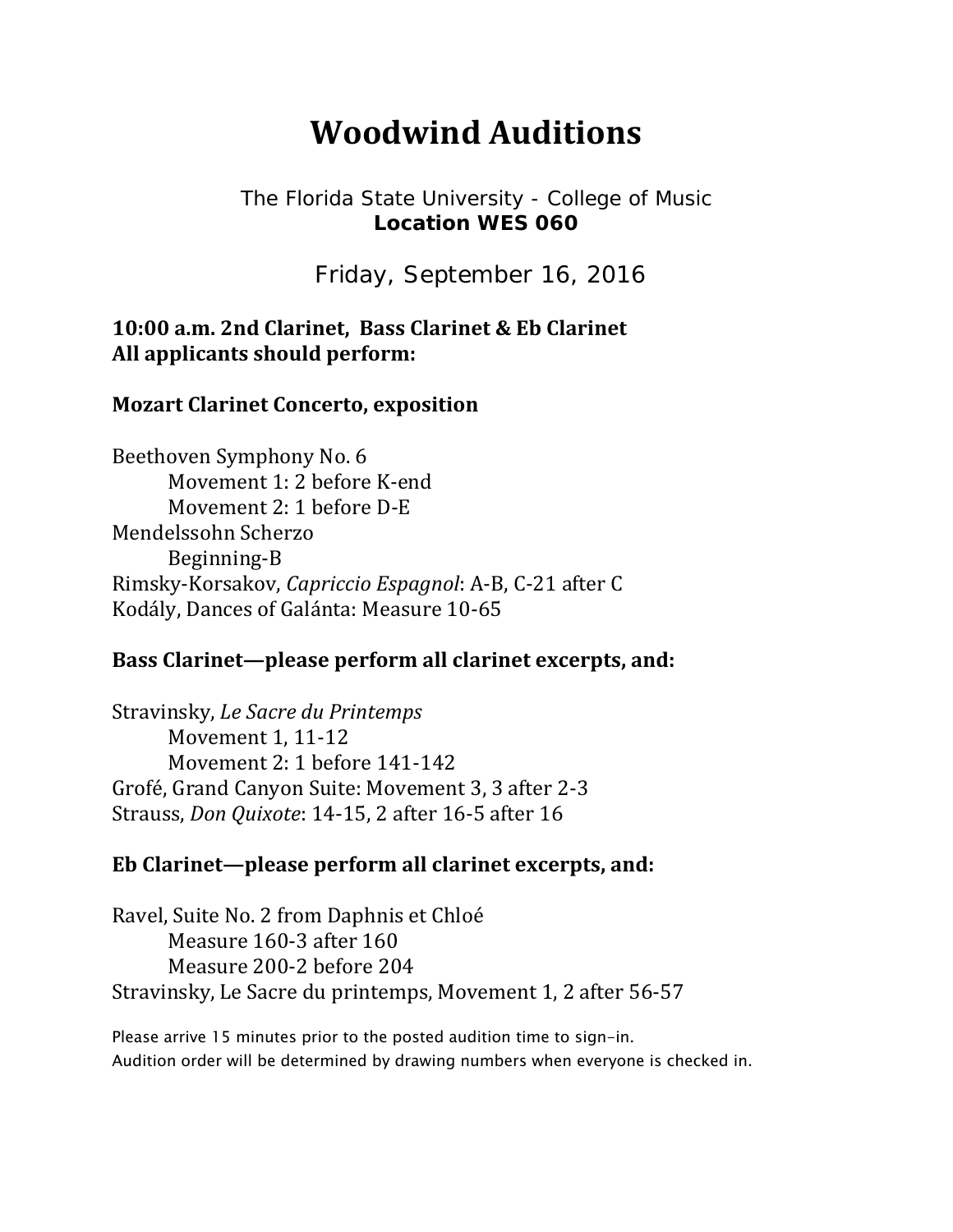# **French Horn Audition**

## The Florida State University - College of Music **Location WES 060**

Friday, September 16, 2016

### **2:45 p.m. Openings for 2nd & 3rd French Horn**

**Solo**: Exposition of Mozart 2, 4 or Strauss 1

#### **Excerpts:**

Strauss Till Eulenspiegel, horn 1 (beginning – 1, excerpt 1) https://www.hornsociety.org/strauss/strauss-te

Strauss Ein Heldenleben, horn 1 (beginning – 6, excerpt 1) https://www.hornsociety.org/strauss/strauss-eh

Bach Brandenberg #1, horn 1, Trio 2 (with repeats) https://www.hornsociety.org/bach/bach-bc1#excerpt-6

Stravinsky Rite of Spring (on imslp), horn 6 (#75 - 79) http://petruccilibrary.us/Scores/scores/Stravinsky\_Igor\_1971/Stravinsky%20- %20Rite%20of%20Spring%20(Horns).pdf

Brahms Symphony #3, mvt. 3, horn  $1 (F - 12$  after F) https://www.hornsociety.org/brahms/brahms3#excerpt-2

Please arrive 15 minutes prior to the posted audition time to sign-in. Audition order will be determined by drawing numbers when everyone is checked in.